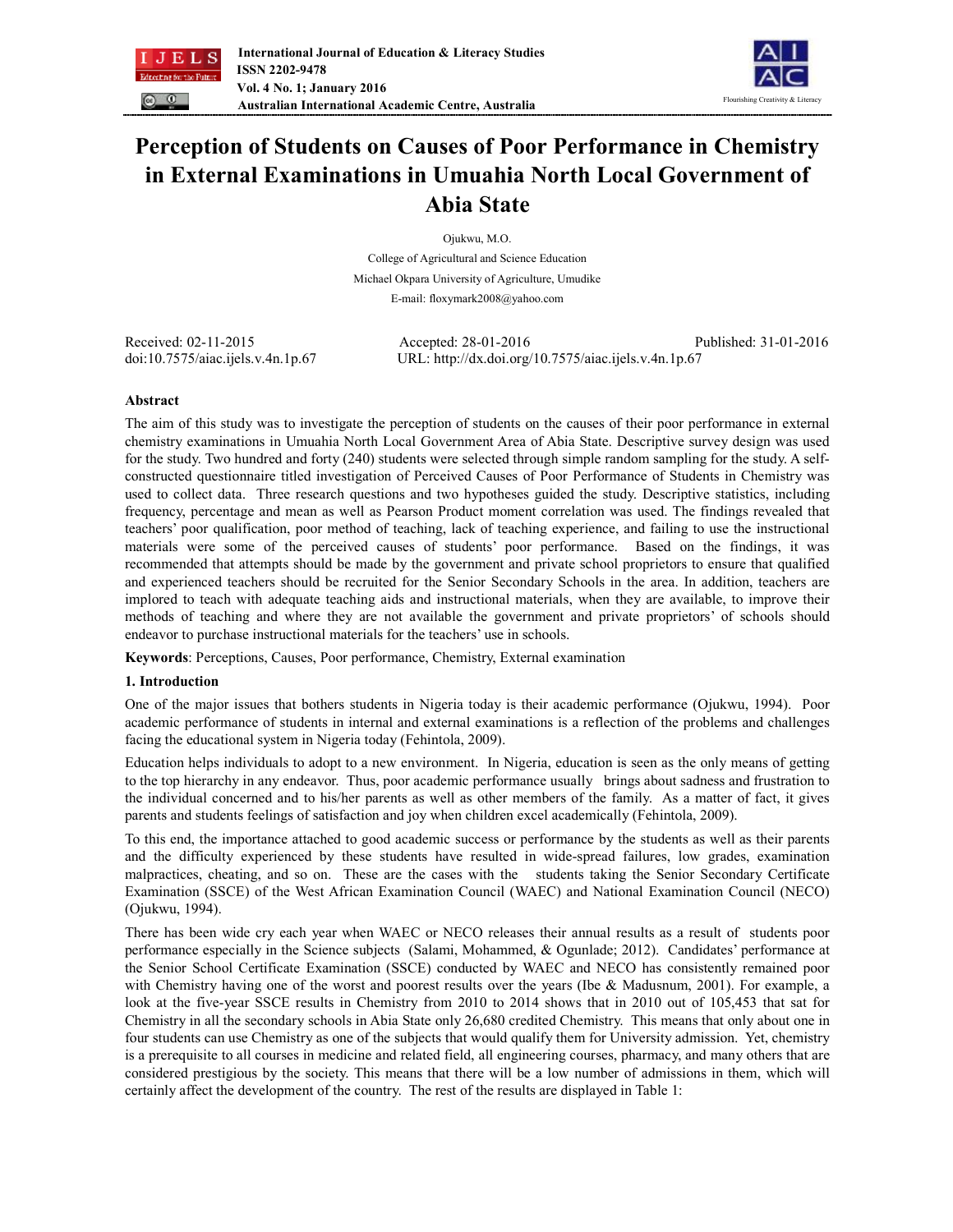Table 1. Chemistry WAEC Results (2010-2014) In Abia State Secondary Schools (WAEC REF. RD-19/NEC/VO/1/492)

| Years | No. of Candidates | $A1 - C6$     | $D7 - E8$     | F9            |
|-------|-------------------|---------------|---------------|---------------|
| 2010  | 105453            | 26680 (25:48) | 57245 (52:12) | 48204 (54:67) |
| 2011  | 107781            | 40506 (37:37) | 30049 (38:10) | 36716 (34:39) |
| 2012  | 115549            | 35095 (32:04) | 25874 (24:34) | 35729 (35:05) |
| 2013  | 916781            | 28852 (24:97) | 23550 (20:28) | 52571 (47:14) |
| 2014  | 126401            | 26031 (23:55) | 25750 (22:01) | 56534 (49:84) |

There appear to be certain causes for the massive failure in Chemistry at the West African Examination Council (WAEC) and National Examination Councils' Examinations. Such causes could include lack of knowledge of common subjects, inadequate coverage of the syllabus and unfamiliarity with test format. Others may include lack of strong reading spirit in the candidates who prepare for the examinations, poor study habits, and psychological adjustment problems. Also included are lack of interest in school programme, low retention and association with wrong peers as well as low achievement motivation and emotional problems. There are also teachers and teacher-related problems as well as institutional and government-related problems, not to mention the families, home and parent-related problems.

### *1.1 Statement of the problem*

Considerable attempts have been made at researching on some of the variables above but none has focused on what the students themselves perceived as factors that cause poor performance in chemistry. Researchers have so far focused on teacher-related problems in the teaching of science subjects (Spain, 1971; Ajagun, 2000, Usman, 2003; Adebale, 2004). Other identified factors of poor academic performance are motivational orientation, self-esteem/self-efficacy, emotional problems, study habits, and poor interpersonal relationships, among others (Aremu & Sokan 2003). The role of instructional material, methods, practicals, and the like on the academic performance were also studied by Nnaka and Anaekwe (2004).

Given the wide ranging effects of students' poor academic performance and its concomitant social and destructive emotional effects on the students, parents, society and the nation, it is appropriate and should be a welcome development to explore what students actually perceive as factors or reasons for their poor performance at the external examinations conducted by WAEC and NECO. This will enable proffering of solutions for a better performance by students.

Following from the above and given the fact that the factors suspected to be some of the reasons why students' performance in Chemistry continued to decline, this study's main motivation was to investigate what the students perceive to be the causes of their poor performance in Chemistry at both May/June and November/December examinations.

# *1.2 Objectives*

The objectives of the study were to determine:

- 1. the perceived causes of poor performance in Chemistry;
- 2. if the teachers teaching methods/strategies have effect on the students' academic performance in Chemistry;
- 3. the methods/strategies to be adopted to improve students' performance in chemistry in the Senior Secondary School Certificate Examination;
- 4. if the teachers use of instructional materials have any effect on the academic performance of the students;
- 5. if perception of poor performance is more pronounced in public or private schools; and
- 6. if gender has effect on the perception of students' poor performance in chemistry.

#### *1.3 Research Questions*

The following research questions were raised to guide the study:///

- 1. What are the perceived causes of students' poor performance in Chemistry?
- 2. Has gender any effect on the perception of students' poor performance in chemistry?
- 3. What are the methods/Strategies to improve students' Performance in Chemistry in Senior Secondary School Certificate?
- 4. Does gender affect academic performance of students in chemistry?

### *1.4 Null Hypotheses*

1. There is no significant difference in the perceived causes of poor performance in Chemistry between students in Private and Public Schools.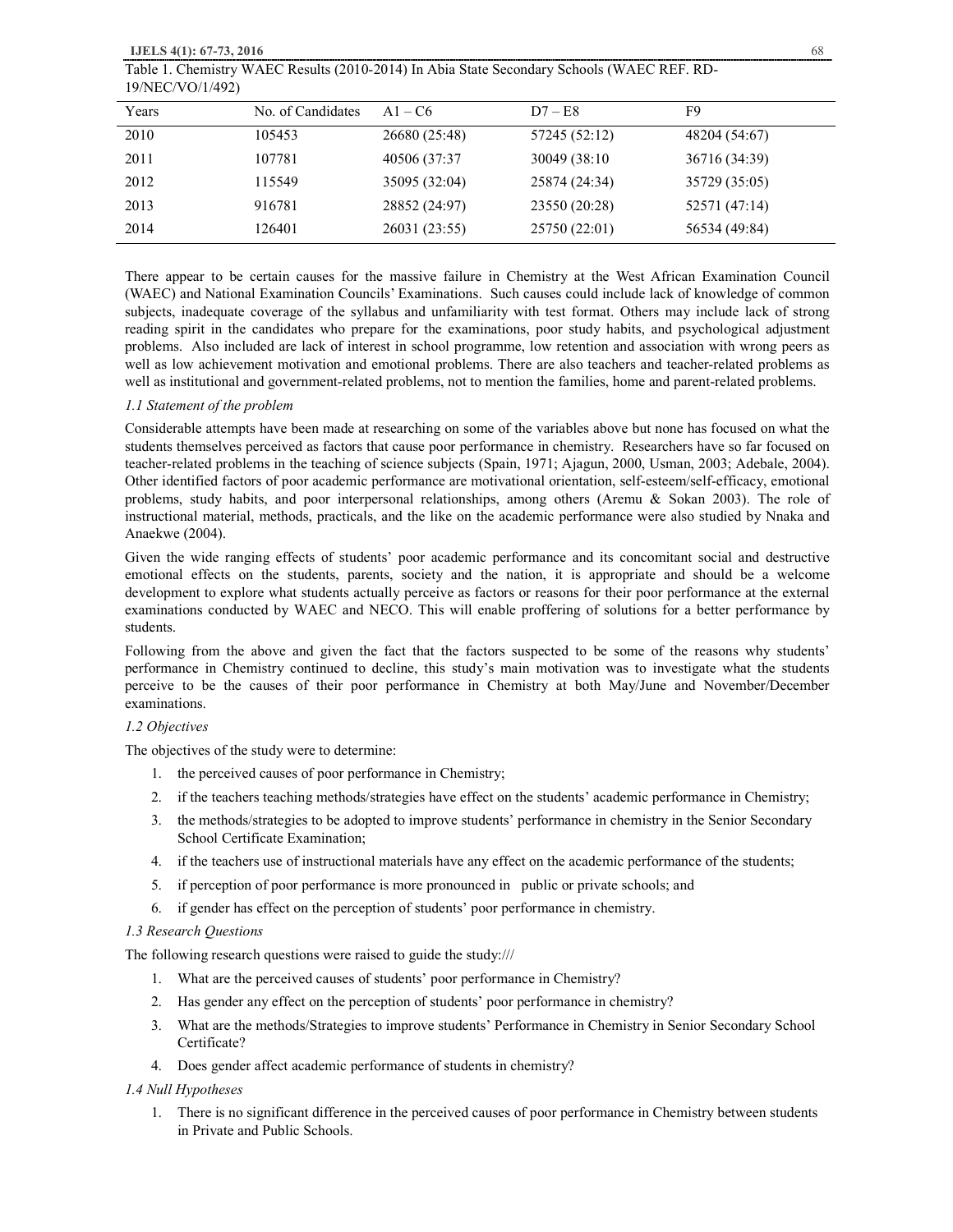#### **2. Method**

The research design adopted in this study was a simple descriptive survey design. The targeted population were all the senior Secondary School Students' in Umuahia North Local Government Area of Abia State who offered Chemistry as one of their examination subjects at the Senior Secondary School Certificate examinations conducted by West African Examination Council (WAEC) and National Examination Council (NECO). Six Secondary schools were involved and a total of 240 students participated in the study, 40 students each were drawn from the schools.

Simple random sampling technique was used in the selection of the research subjects in which six (6) secondary schools were selected out of the 21 secondary schools in Umuahia North LGA. Forty (40) students were simple randomly selected from each of the six secondary schools.

For the purpose of the study, the researcher self-constructed and made use of questionnaire tagged "Investigation of perceived causes of poor performance of students in Chemistry at External Examinations" to gather data from the students. The instrument contained thirty-one (31) items which the students were expected to rate.

The instrument was divided into two sections. Section A was designed to obtain students' biographic data. Section B was directed at obtaining information on what the students perceived to be the reasons or causes of their poor performance in chemistry at external examinations. The section elicited among others information on teacher's years of teaching experience and students' academic performance. Students were requested to confirm their teachers' years of teaching experience if they were in doubt.

Others are teacher's use of instructional materials and student's academic performance, gender and students academic performance among others. The instrument was designed using a four-point Likert-type scale with strongly agree, Agree, Disagree and Strongly disagree.

The content validity of the instrument was ascertained by subjecting the instrument to the scrutiny of three test experts in Measurement and evaluation, Guidance and Counseling and Psychology. The experts judged the appropriateness, comprehensiveness and clarity of the items in the questionnaire. Their criticisms and opinions helped to strengthen the face and content validity of the instrument.

In order to determine the reliability of the instrument, it was administered on two groups of Senior Secondary School students offering chemistry in the Umuahia North LGA who were not included in the study. A two week test re-test reliability method was carried out on the sample. The scores obtained were correlated using Persons Product Moment Co-efficient. Correlation coefficient of r=.92 was obtained thus indicating that the instrument was adequate for the study.

The questionnaire was administered in the selected schools by the researcher with the assistance of chemistry teachers in the schools. They were all collected, properly filled and were thereafter scored. The scoring was done by assigning 4, 3, 2 and 1 points to the strongly agree, agree, Disagree and strongly disagree respectively. Academic performance of students in chemistry was sourced from the West African Examination council (WAEC) Abia State office for the past five years.

The data were analyzed using frequency counts, percentages, mean, t-test and Pearson's Product Moment Correlation (r). Mean cut off point was 2.5. All items with mean 2.5 was regarded as agreement and accepted while those with less than 2.5 were regarded as disagreement and rejected. Strongly agree was combined with agree while disagree was combined with strongly disagree for the purpose of analyses.

# **3. Results**

The results and findings of the study are presented below:

*Research Question 1. What are the perceived causes of students' poor performance in Chemistry?* 

To answer this research question frequency percentage, mean and standard deviation of students' perception of the causes of their poor performance was analyzed. The mean cut-off point used was 2.50. All items with mean 2.50 and above was regarded as agreement and accepted while those with less than 2.50 was regarded as disagreement and rejected.

Table 2 shows the frequency percentage of student's perception of the causes of their poor performance. As stated earlier strongly agree and agree were combined to give agree while disagree and strongly disagree were combined to give disagree. Thus 50% was set as bench mark for agree and disagree. In item I, 95% of the respondents agreed while 5.0% disagree that teachers' poor educational qualifications have effect in their teaching as well as students' performance in Chemistry. It was accepted that teachers' educational qualifications has effect on the teachers teaching and this has effect on the students' performance. Other items with positive acceptance and having effect on the students' performance are teachers methods/strategies of teaching 90% as against 10%, teachers use of instructional materials , 75%; teachers years of teaching experience 94.5%. Others are low retention 94.41, Emotional problems 88.8%, inadequate coverage of the chemistry syllabus as well as non-conduct of chemistry practical's, 100% and lastly lack of knowledge of the subject as a result of the subject being difficult 88.8%. Finally, two items poor study habits by the student and lack of interest in the subject with 66.7% and 55.0% respectively disagreed and were therefore rejected.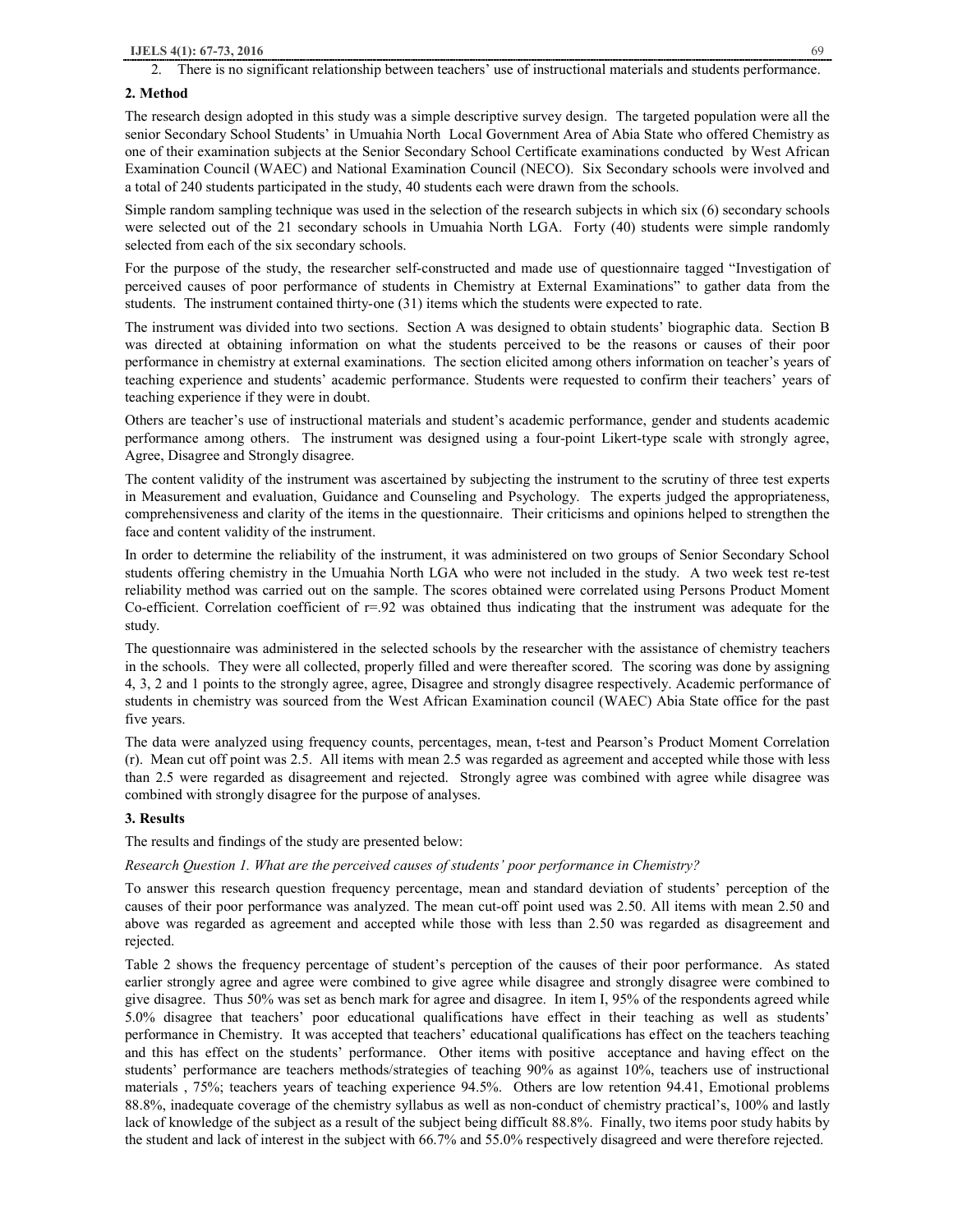**IJELS 4(1): 67-73, 2016** 70

|      | Table 2. Students' perceptions toward the causes of their poor performance in chemistry |           |              |      |           |          |  |  |  |
|------|-----------------------------------------------------------------------------------------|-----------|--------------|------|-----------|----------|--|--|--|
| Item |                                                                                         | Agree $%$ | Disagree $%$ | Mean | <b>SD</b> | Decision |  |  |  |
| 1.   | Teachers' poor educational qualification                                                | 95        | 5            | 3.60 | .598      | Accepted |  |  |  |
| 2.   | Teachers' poor methods/strategies of teaching                                           | 90        | 10           | 3.3  | .657      | Accepted |  |  |  |
| 3.   | Teachers' failure to use the instructional materials                                    | 75        | 25           | 3.15 | 1.137     | Accepted |  |  |  |
| 4.   | Teachers' years of teaching experience                                                  | 94.5      | 5.6          | 3.33 | .594      | Accepted |  |  |  |
| 5.   | Students' poor study habits                                                             | 33.3      | 66.7         | 2.33 | .752      | Rejected |  |  |  |
| 6.   | Students' Low retention                                                                 | 94.4      | 5.6          | 3.72 | .575      | Accepted |  |  |  |
| 7.   | Students' emotional problems                                                            | 88.8      | 11.2         | 3.11 | .758      | Accepted |  |  |  |
| 8.   | Students' lack of interest in the subject                                               | 45        | 55           | 2.35 | .104      | Rejected |  |  |  |
| 9.   | Inadequate coverage of the syllabus including<br>failing to conduct the practicals      | 100       | $\mathbf{0}$ | 3.61 | .502      | Accepted |  |  |  |
|      | 10. Difficulty level of the subject                                                     | 88.8      | 11.2         | 3.11 | .758      | Accepted |  |  |  |

*Research Question 2. Has gender any effect on the perception of poor performance of students in chemistry?*

This research question was tested using t-test analysis (Table 3).

Table 3. Effect of gender on the perception of poor performance of students in chemistry

| Gender |      | Mean   | SD    |      | $\sim$<br>αI | Sig  |
|--------|------|--------|-------|------|--------------|------|
| Male   | l 18 | 15.833 | 2.317 | .165 | 238          | .320 |
| Female |      | l 6    | 1.359 |      |              |      |

The results indicated that female students' perception of poor performance  $(M=16.00, SD=1.359)$  was slightly more than that of the male (M=15.83, SD= 2.31). However, the t-test results,  $t(238) = .165$ ,  $p>0.05$ , showed that gender has no effect on the perception of poor performance of students in chemistry.

*Research Question 3: What are the Methods/Strategies to be adopted to improve Students' performance in Chemistry in the Senior Secondary School Certificate examination?* 

| Table 4. Students' perceptions on strategies to be adopted to improve their academic performance in chemistry |  |  |  |  |
|---------------------------------------------------------------------------------------------------------------|--|--|--|--|
|                                                                                                               |  |  |  |  |

| Item |                                                                                                                                          | Agree $%$ | Disagree % |
|------|------------------------------------------------------------------------------------------------------------------------------------------|-----------|------------|
| 1.   | Students' performance in chemistry could be improved by the teacher's method of<br>teaching.                                             | 90        | 10         |
| 2.   | Students who are taught with practical methods perform better in chemistry<br>examinations.                                              | 90        | 10         |
| 3.   | Students who are taught using demonstrations methods perform better.                                                                     | 70        | 30         |
| 4.   | Students who are taught using lecture methods perform well in chemistry<br>examination.                                                  | 75        | 25         |
| 5.   | Students' performance could be improved by the teachers' use of instructional<br>materials.                                              | 75        | 25         |
| 6.   | Most chemistry teachers do not use instructional materials in teaching and this<br>affects students' performance negatively.             | 55        | 45         |
| 7.   | Shortage of teaching aids makes teaching and learning less attractive and<br>uninteresting and therefore affects performance negatively. | 70        | 30         |
| 8.   | Use of instructional materials makes students pay more attention to chemistry and<br>improves their performance.                         | 65        | 35         |
| 9.   | Use of instructional materials in teaching of chemistry helps many students pass<br>their chemistry examination.                         | 75        | 25         |

Table 4 shows percentage frequency count of respondents' opinion on the methods and strategies to be adopted to improve students' performance in Chemistry. Accordingly in item I, 90% of the respondents agreed while 10%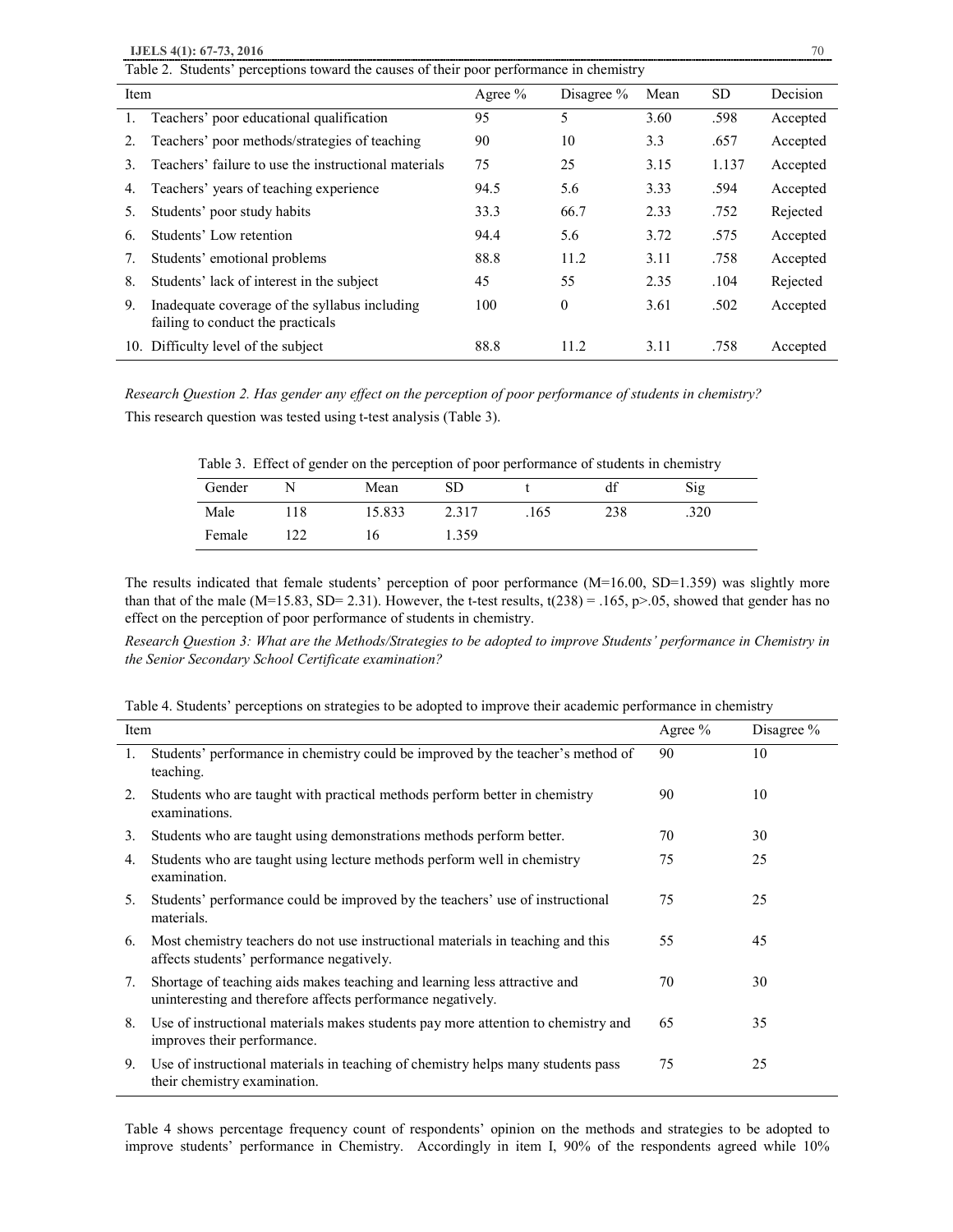disagreed that students' performance in Chemistry is affected by the teachers' method of teaching. In items 2, 90% of the respondents agreed while 10% disagreed that students who are taught by practical methods perform better in Chemistry external examinations. 70% agreed that students who are taught using demonstration method in Chemistry perform well while respondents were undecided on performance of students taught with lecture methods. 75% of the respondents agreed and accepted that students' performance in Chemistry in external examinations is affected by teachers' use of instructional materials and conversely 55% agreed that most chemistry teachers do not use instructional materials and this affects students' performance in Chemistry badly. Also 65% of the respondents agreed and accepted that teaching aids makes teaching and learning attractive and interesting and therefore affects performance positively while 70% of the respondents agreed and accepted that use of instructional materials make students pay more attention to chemistry lessons and hence increase their performance.

H<sub>0</sub>1. There is no significant difference in the perceived causes of poor performance in chemistry between students in *private and public schools.*

To test this null hypothesis, t-test was run, the results of which have been summarized in table 5.

| School type N |     | Mean  |        | $\overline{\phantom{a}}$ |     | Sig |  |
|---------------|-----|-------|--------|--------------------------|-----|-----|--|
| Public        |     | 12.66 | .41    | 1.378                    | 238 | .   |  |
| Private       | 109 | 16.43 | . . 84 |                          |     |     |  |

Table 5. Comparison of students' performance in private and public schools

The t-test revealed a significant difference between the scores of respondents from private and public schools. (Public M=12.66, SD= 1.41), (Private M=16.43, SD=1.84),  $t(238)=1.378$  p<.05). Consequently, the null hypothesis was rejected, thus, it was concluded that there is a significant difference in the perceived causes of poor performance in Chemistry between students in private and public schools.

 $H<sub>0</sub>2$ : There is no significant relationship between teachers' use of instructional materials/strategies and students *performance.* 

Table 6. Correlation of teachers' use of instructional materials/strategies and students' performance

| Variables               |                     | Performance |  |
|-------------------------|---------------------|-------------|--|
| Instructional Materials | Pearson Correlation | .542        |  |
|                         | $Sig(2-tail)$       | .032        |  |
|                         |                     | 240         |  |

Table 6 shows a Pearson Product Moment Correlation ran to determine relationship between teachers use of instructional materials and students performance in Chemistry. The result show Person Product Moment Correlation Coefficient  $(r) = 0.542$ . The observed correlation has a probability level (P value) of 0.032. This significant level of 0. 032 is less than the chosen 0.05 alpha. Therefore the null hypothesis of no significant relationship between teachers' use of instructional materials / strategies and student's performance was rejected and the alternative was accepted. There is a positive correlation between teachers use of instructional materials and students performance in chemistry. The teacher's use of instructional materials improves and enhances students' performance in chemistry.

# **4. Discussion**

The primary aim of this study was to investigate the perceived causes of poor performance of students in Chemistry in external examinations. It was found that the perceived causes of poor performance as per the students opinions were the teachers' educational qualifications, their methods and strategies of teaching, their failing to use of instructional materials and their teaching experience. Other causes include low retention of learned materials by the students, inadequate coverage of the syllabus, non-conduct of practical's and lack of knowledge of the subject matter. These findings support the works of previous researchers who found that teachers' educational qualifications, their teaching methods, use of instructional materials, teachers' years of experience have effect on their teaching and students performance (Usman, 2003; Nnaka and Anakwe 2004).

It could be inferred from the findings of this study that the teaching profession is vastly loosing qualified and experienced teachers to the other professions. What this implies is that teachers of chemistry in the schools are not qualified enough as to impact the required knowledge to the students. Even those who are qualified do not possess the necessary experience and do not make use of adequate teaching aids and materials as to stimulate the interest of the students in the subject hence the poor performance recorded by the students in the external examinations. Besides, inadequate experience and poor qualification of the teachers will result to shallow content mastery and poor delivery and of course the result is known which is abysmal failure especially when the students admitted low retention of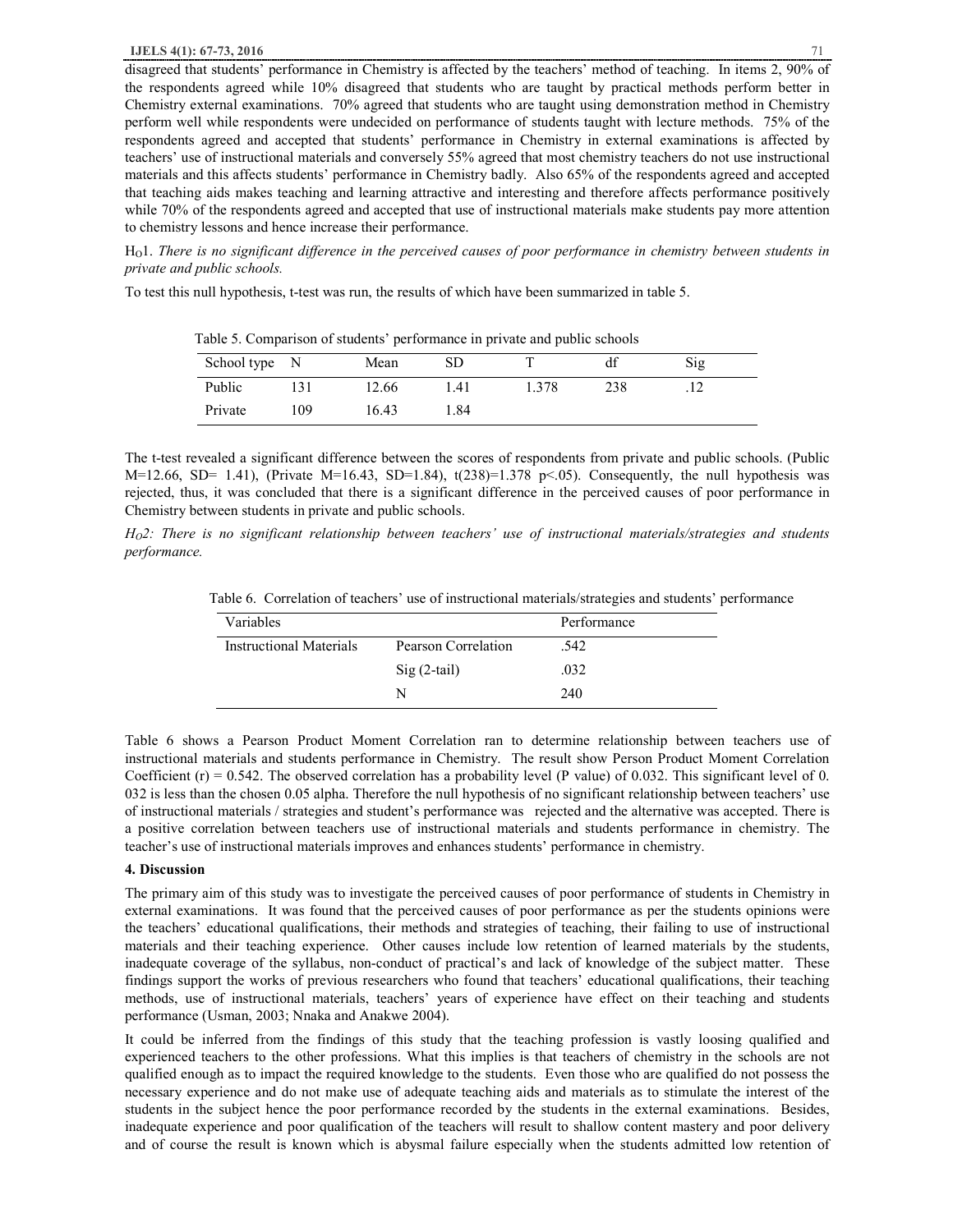learned materials, and lack of interest in the subject. Some of the students may be those whose parents or peers influenced to choose the subject because of the prestige involved that "I am a science student."

Other findings of this study showed that there is no significant difference between male and female students opinion on the causes of poor performance in chemistry. Of course this finding is not surprising as female students compete effectively with their male counterpart in almost all the professions. These days in our secondary schools and universities. Besides, female students may have been influenced by the performance of some women who have been appointed to prominent position in this country today women have held the position of Governors, senators, ministers Head of service etc. Even outside Nigeria women have been presidents. With the help of information communication Technology (ICT) where the world has become a village, female students could easily read the achievement of the women who have excelled in their chosen professions and would want to model their lives after them. Hence, more determination for hard work and resolve to achieve and excel.

Further findings revealed that there is significant positive relationship between teachers teaching experience and students performance. In effect it implies that with longer teaching experience acquired by the teacher, the better method of teaching and better impact on the students as well as better academic performance.

There is no significant relationship between teachers' use of instructional materials and students performance

Findings on the strategies to be adopted to improve students' performance in chemistry in external examinations showed that teachers should improve on their methods of teaching chemistry. They should teach students and conduct practicals. They should use demonstration methods, instructional aids and materials as these strategies and methods will make the teaching and learning of chemistry attractive, interesting, improve students' performance and would lead to many students passing chemistry in external examinations.

Finally the hypotheses tested showed significant difference in the perceived causes of poor performance in chemistry between students in public and private schools while there was significant relationship between teachers' use of instructional materials and students' performance in Chemistry.

#### **5. Conclusion and Recommendation**

The importance of chemistry in choosing professions in Nigeria cannot be underestimated. It is needed in courses like medicine, pharmacy, all engineering courses among others. However, the abysmal performance of students in the subject at the external examination conducted by WAEC and NECO gives concern to parents, students themselves, the society, educational institutions and the government. Hence a study to investigate the perception of students with regard to the causes of their poor performance in the subject. Findings showed the need for more qualified, and experienced teachers who will make use of instructional materials in their teaching of chemistry in the schools. Teachers are therefore implored to teach with adequate teaching aids and instructional materials, improve their methods among others. The problems of students poor performance would be reduced when teachers who are competent and qualified are employed and who also would adopt the use of instructional materials when available and when they are not available government and private school proprietors' should as a matter of policy purchase instructional aids which should be used by the teachers in their teaching of the student. If all these are done they will go a long way in solving the problem of perceived cause of poor performance of students in chemistry.

#### **References**

Adebale, S.O. (2004). Gender difference in locally standardized anxiety rating scale in mathematics. *Nigeria journal of Counseling and Applied Psychology I* (I), 22-29.

Ajagun, G.A. (2000). A study of the performance of students in the senior secondary school certificate examination in selected schools in Kano State. *Tambori: Kano Journal of Education 6*(1), 10-21.

Aremu, O.A. and Sokan, B.O. (2003). A multi causal evaluation of academic performance of Nigerian learners: Issues and implications for national development. *Department of Guidance and counseling, University of Ibadan.* 

Fehintola, J.O. (2009). The effect of family Background and environmental factors on Academic Achievement of Secondary School Students: A Study of Selected Secondary School Students in Saki West Local Government Area. *International Journal of Distance Education*. *4*, 51-64.

Ibe, A. & Maduabam, C. (2001). Why students fail examinations, *Journal of Applied Psychology 1*, 55-62.

Nnaka, C.U. and Anaekwe, M.C. (2004). Application of research findings in science and technology: The place of cooperative learning strategy. Proceedings of the 45<sup>th</sup> Annual Conference.

Ojukwu, M.O. (1994). *Worry Locus of Control and Perceived Control as correlates of College Students' Success.* (Unpublished Master's Degree Thesis), University of Ibadan, Ibadan Oyo State.

Salman, M.F., Mohammed, A.S., Ogunlade, A.A. & Ayinla, J.O. (2012). Causes of mass failure in senior school certificate mathematics examinations as viewed by secondary school teachers and students in Ondo, Nigeria. *Journal of Education and Practice*, *3*(8), 79-88.